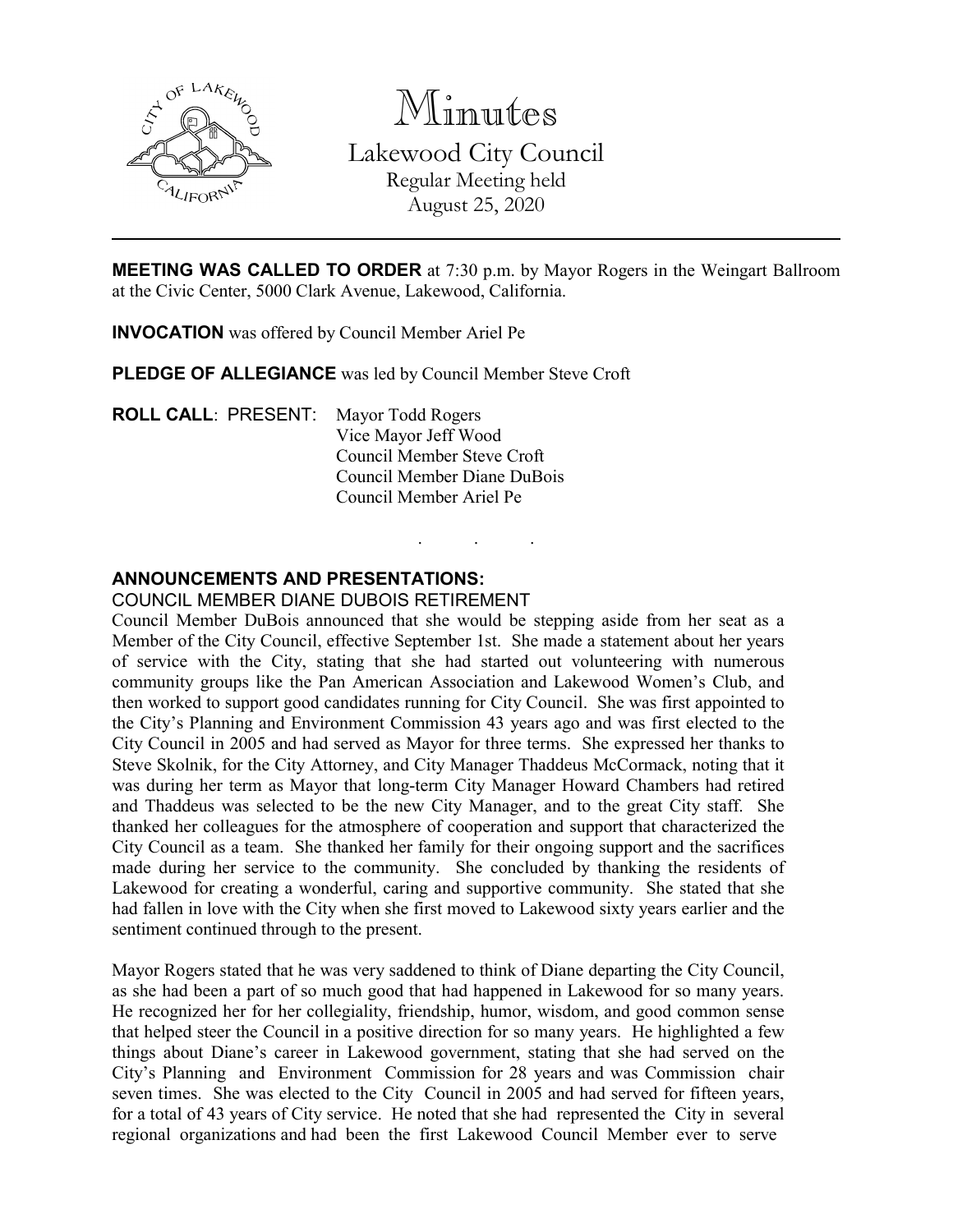## **ANNOUNCEMENTS AND PRESENTATIONS:** Continued

on the L.A. County Metropolitan Transportation Authority, where she served for eight years alongside County Supervisors and the Mayor of Los Angeles, for eight years, including one year as the chair of the agency. He noted that Diane's presence and involvement in that agency had helped to bring critical attention to the transportation needs of the southeast part of Los Angeles County. He concluded by stating that a proper send-off and celebration for Diane would be held in the near future.

Council Member Croft cited Diane's service and support of many of the nonprofit organizations in the City, such as the Pan American Association, Pathways Volunteer Hospice and the Lakewood Regional Medical Center Board. He noted that he had served with Diane on the Planning and Environment Commission before they were both elected to the City Council in 2005. He thanked her for welcoming him to the Commission and providing friendship and support.

Vice Mayor Wood stated that he had first met Diane when he was appointed to the Recreation and Community Services Commission. He thanked her for her efforts as a mentor and noted that she had emphasized to him the importance of City Council Members being involved regionally, as well as locally. He also noted that he had grown close to Diane while serving as her campaign treasurer during her first two campaigns for City Council and would continue to seek out her advice.

Council Member Pe thanked Diane for her friendship to him and to his family. He stated that it was while assisting in her election campaign that he had seen what top level service was actually like. He acknowledged her example of leadership and thanked her for sharing her experience, perspective and history.

City Manager Thaddeus McCormack stated that before he accepted the position as City Manager, he had known Lakewood by reputation as a wonderful community and an exemplar of good governance. He stated that Diane personified those values. He noted that he had become familiar with Diane's leadership skills as she fought for the people through her service on the local Council of Governments and Metro Board. He concluded by stating that he had learned a lot by working with her.

Mr. Skolnik stated that it had been his pleasure to work with Diane, first on the Planning and Environment Commission and later on the City Council, and that she would be missed.

Mayor Rogers presented Diane with a bouquet on behalf of the City Council and Council Member Pe also presented a bouquet on behalf of his family. Council Member DuBois introduced her daughter, son-in-law and granddaughter in attendance at the meeting.

Council Member DuBois announced, on behalf of the City Council, that this year marked the 100th anniversary of the 19th Amendment to the U.S. Constitution, securing for women the right to vote. She stated that it was during the month of August when the final state ratified the proposed amendment and it formally became the law of the land. She invited everyone in Lakewood to join the City Council in remembering and honoring the hard work and struggle of Americans over many decades to secure that right to vote.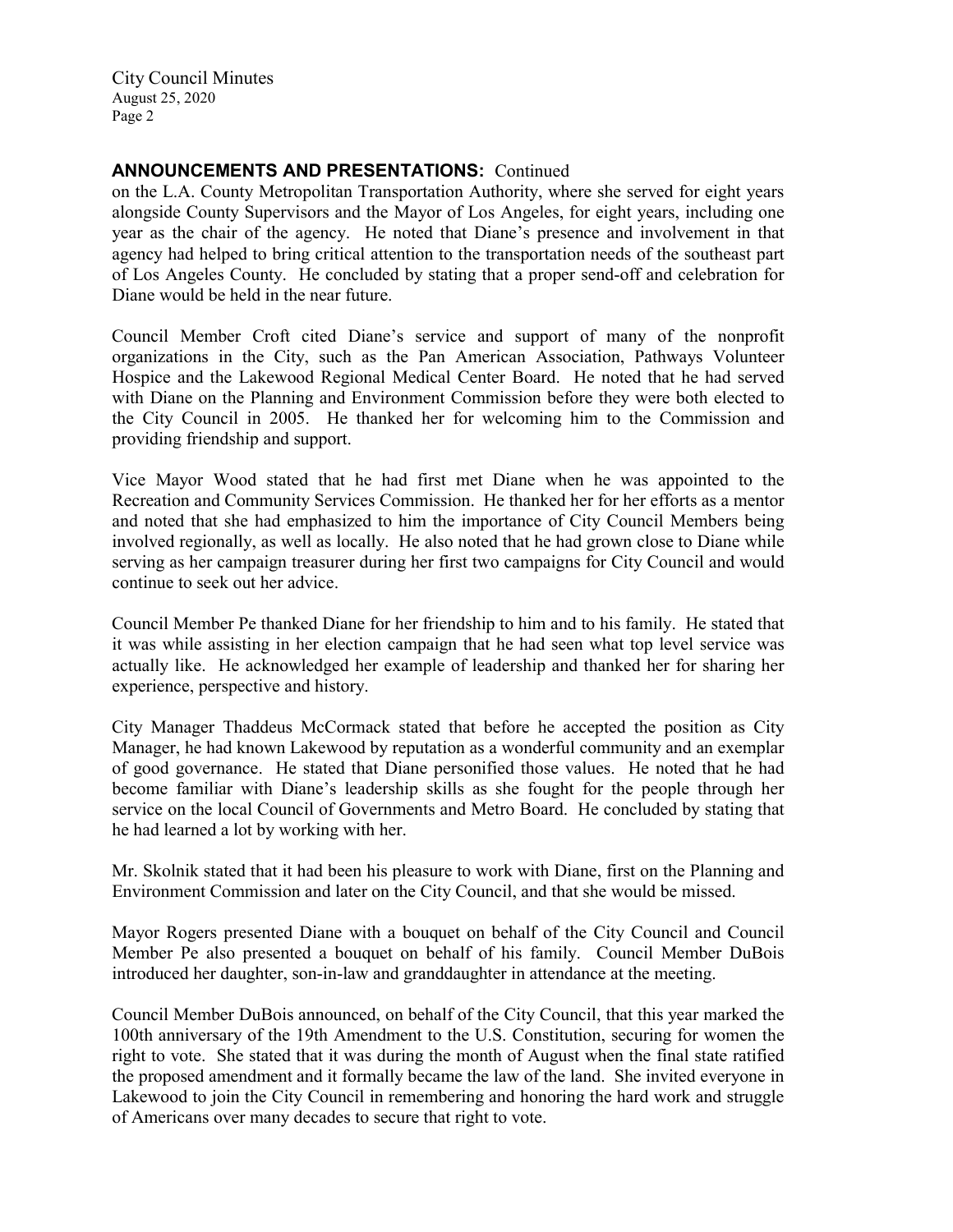## **ANNOUNCEMENTS AND PRESENTATIONS:** Continued

Lakewood resident and Donate Life Ambassador, Maria Jimenez addressed the City Council regarding OneLegacy and the importance of organ donation. She related that her 22 year old son, Adrian, had passed away in 2014 and, at his own request, his organ donation had been a gift of life for three people. She encouraged everyone to engage in a conversation about organ donation so that final wishes of family members would be made clear.

Vice Mayor Wood advised that the Long Beach Unified School District was seeking qualified individuals to serve on their Measure K and Measure E Facilities Bond Oversight Committee and encouraged Lakewood residents within the District to apply before the September 4th deadline. He also reported that the Southeast Los Angeles County Workforce Development Board was offering a small business revitalization grant program for businesses within the eight city region, with up to \$5,000 for qualified businesses. He encouraged Lakewood businesses to apply during the application period from September 8 through 22.

Council Member Croft announced that the first drive-in movie at the Lakewood Center Mall had taken place on Saturday night with tickets for the next movie going on sale soon.

. . .

**ROUTINE ITEMS:**

COUNCIL MEMBER CROFT MOVED AND COUNCIL MEMBER DUBOIS SECONDED TO APPROVE ROUTINE ITEMS 1 THROUGH 11.

- RI-1 Approval of Minutes of the Meetings held January 28, February 11, February 25, March 10, and March 24, 2020
- RI-2 Approval of Personnel Transactions
- RI-3 Approval of Registers of Demands
- RI-4 Report of City Council Committees' Activities
- RI-5 RESOLUTION NO. 2020-40; A RESOLUTION OF THE CITY COUNCIL OF THE CITY OF LAKEWOOD AUTHORIZING THE DESTRUCTION OF CERTAIN PUBLIC RECORDS OF THE DEPARTMENT OF ADMINISTRATION MORE THAN TWO YEARS OLD

RESOLUTION NO. 2020-41; A RESOLUTION OF THE CITY COUNCIL OF THE CITY OF LAKEWOOD AUTHORIZING THE DESTRUCTION OF CERTAIN PUBLIC RECORDS OF THE DEPARTMENT OF ADMINISTRATION MORE THAN TWO YEARS OLD

RESOLUTION NO. 2020-42; A RESOLUTION OF THE CITY COUNCIL OF THE CITY OF LAKEWOOD AUTHORIZING THE DESTRUCTION OF CERTAIN PUBLIC RECORDS OF THE DEPARTMENT OF CITY CLERK MORE THAN TWO YEARS OLD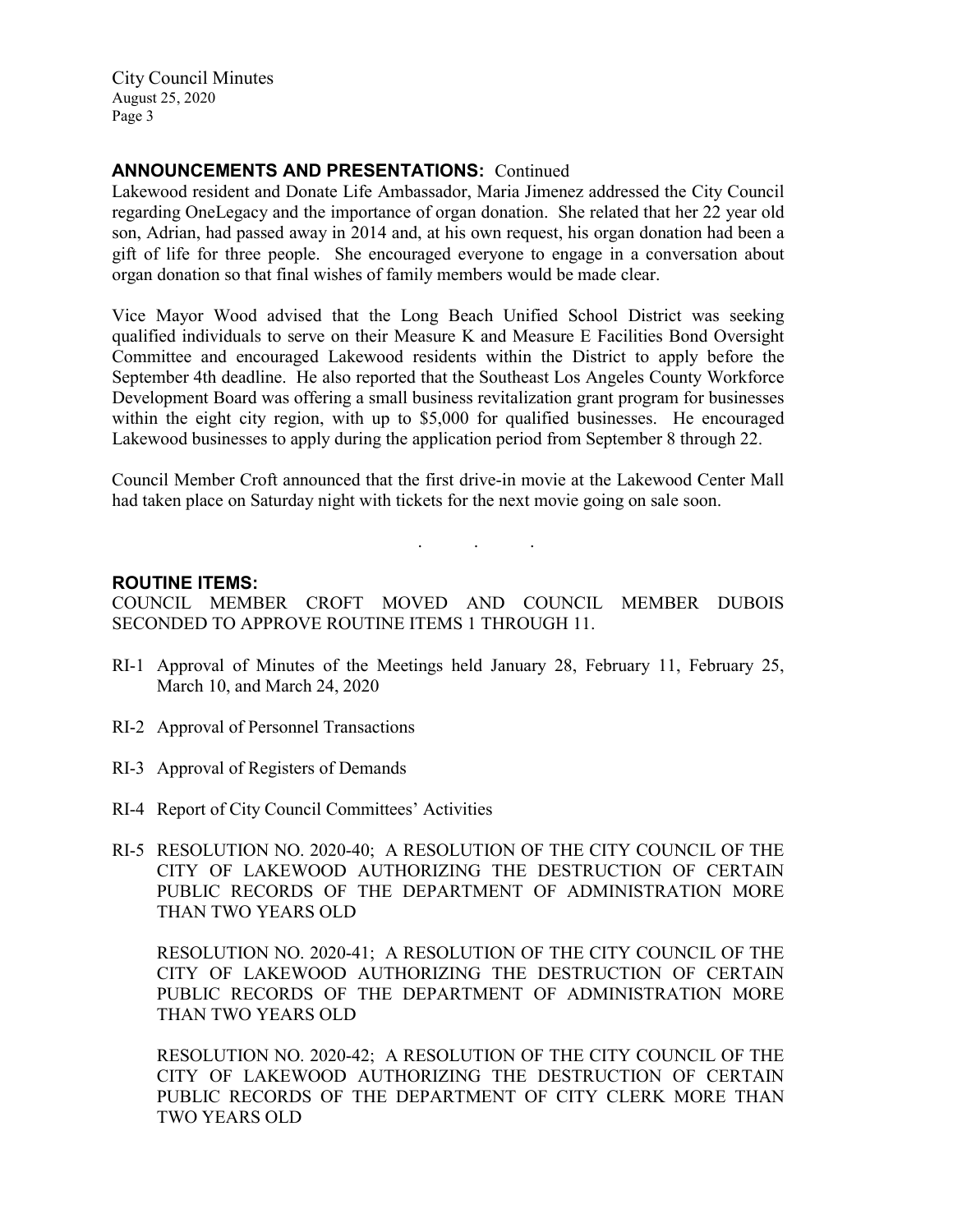#### **ROUTINE ITEMS:** - Continued

RESOLUTION NO. 2020-43; A RESOLUTION OF THE CITY COUNCIL OF THE CITY OF LAKEWOOD AUTHORIZING THE DESTRUCTION OF CERTAIN PUBLIC RECORDS OF THE DEPARTMENT OF COMMUNITY DEVELOPMENT MORE THAN THREE YEARS OLD

RESOLUTION NO. 2020-44; A RESOLUTION OF THE CITY COUNCIL OF THE CITY OF LAKEWOOD AUTHORIZING THE DESTRUCTION OF CERTAIN PUBLIC RECORDS OF THE DEPARTMENT OF FINANCE AND ADMINISTRATIVE SERVICES MORE THAN TWO YEARS OLD

RESOLUTION NO. 2020-45; A RESOLUTION OF THE CITY COUNCIL OF THE CITY OF LAKEWOOD AUTHORIZING THE DESTRUCTION OF CERTAIN PUBLIC RECORDS OF THE DEPARTMENT OF PERSONNEL MORE THAN TWO YEARS OLD

RESOLUTION NO. 2020-46; A RESOLUTION OF THE CITY COUNCIL OF THE CITY OF LAKEWOOD AUTHORIZING THE DESTRUCTION OF CERTAIN PUBLIC RECORDS OF THE DEPARTMENT OF RECREATION AND COMMUNITY SERVICES MORE THAN TWO YEARS OLD

RESOLUTION NO. 2020-47; A RESOLUTION OF THE CITY COUNCIL OF THE CITY OF LAKEWOOD AUTHORIZING THE DESTRUCTION OF CERTAIN PUBLIC RECORDS OF THE DEPARTMENT OF WATER RESOURCES MORE THAN TWO YEARS OLD

- RI-6 Approval of Report of Monthly Investment Transactions July 2020
- RI-7 RESOLUTION NO. 2020-48; A RESOLUTION OF THE CITY COUNCIL OF THE CITY OF LAKEWOOD, CALIFORNIA, APPROVING THE APPLICATION FOR STATEWIDE PARK DEVELOPMENT AND COMMUNITY REVITALIZATION PROGRAM GRANT FUNDS
- RI-8 RESOLUTION NO. 2020-49; A RESOLUTION OF THE CITY COUNCIL OF THE CITY OF LAKEWOOD RESCINDING A RESOLUTION ESTABLISHING A PHYSICALLY HANDICAPPED PERSONS DESIGNATED PARKING SPACE WITHIN THE CITY OF LAKEWOOD
- RI-9 Approval of Amendment to Funding Agreement with Metro Lakewood Boulevard Regional Corridor Capacity Enhancement Project
- RI-10 Approval of Renewal of Internet Services Agreement with Spectrum
- RI-11 Acceptance of Notice of Completion for Public Works Contract 2019-3, ADA Restroom Improvements to the Existing Park Buildings at Biscailuz Park, Bolivar Park, Boyar Park, Del Valle Park, Mayfair Park and San Martin Park Project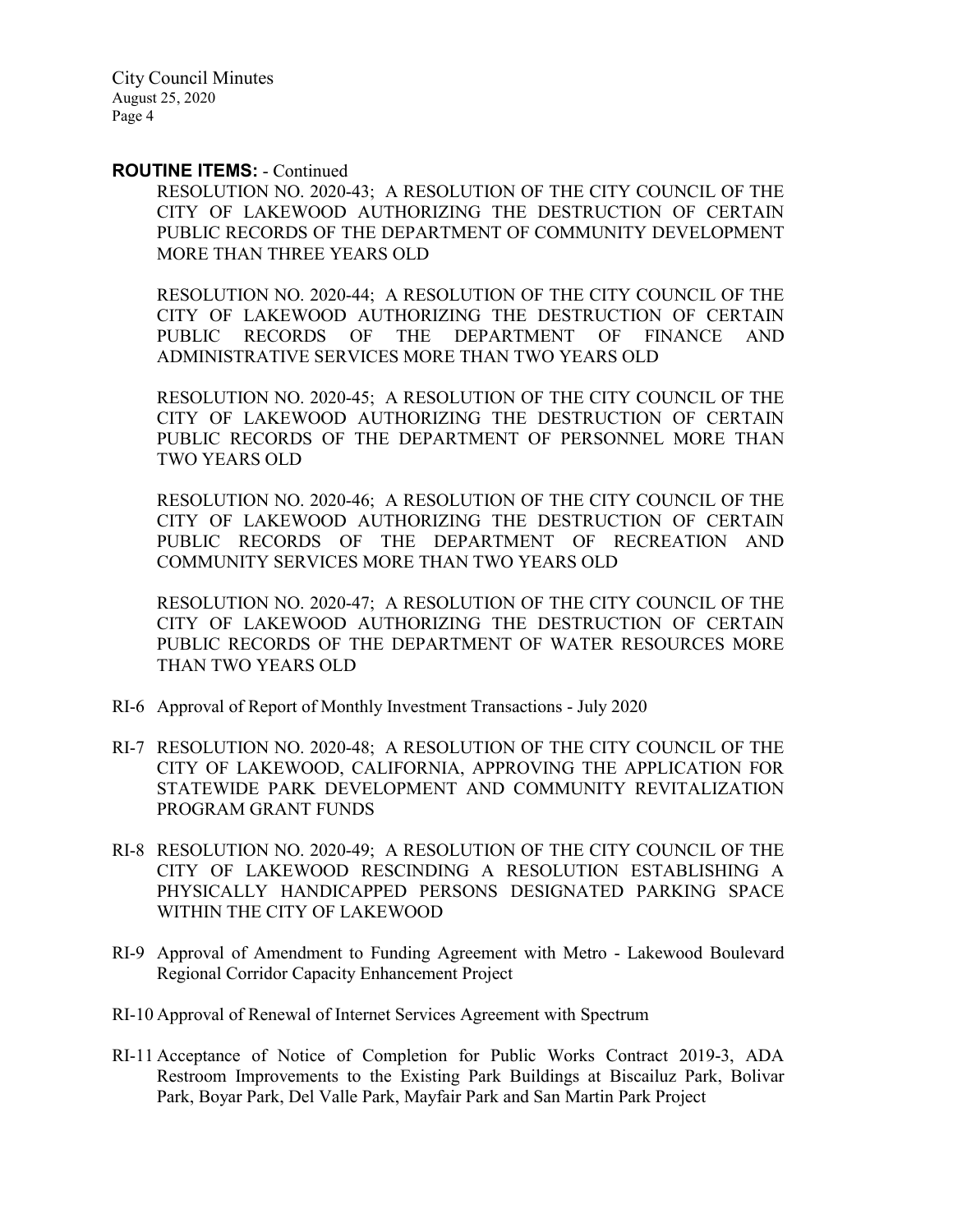#### **ROUTINE ITEMS:** - Continued UPON ROLL CALL VOTE, THE MOTION WAS APPROVED:

AYES: COUNCIL MEMBERS: Croft, DuBois, Wood, Pe and Rogers NAYS: COUNCIL MEMBERS: None

## **1.1 • CONGESTION MANAGEMENT PROGRAM**

Abel Avalos, Director of Community Development, made a presentation based on the memo in the agenda and stated the Congestion Management Program (CMP) which addressed the impact of local growth on the regional transportation system required that a Local Development Report showing all development activity between June 1, 2019, to May 31, 2020, and a resolution adopting the Local Implementation Report and self-certifying the City's conformance with local CMP requirements be submitted annually. He noted that the requirements included that the actions be approved at a noticed public hearing. He reported that the City was in full compliance with all local CMP requirements. It was the recommendation of staff that the City Council hold a public hearing, and adopt the proposed resolution finding the City to be in conformance with the CMP and adopting the CMP Local Development Report.

. . .

RESOLUTION NO. 2020-50; A RESOLUTION OF THE CITY COUNCIL OF THE CITY OF LAKEWOOD, CALIFORNIA, FINDING THE CITY TO BE IN CONFORMANCE WITH THE CONGESTION MANAGEMENT PROGRAM (CMP) AND ADOPTING THE CMP LOCAL DEVELOPMENT REPORT, IN ACCORDANCE WITH CALIFORNIA GOVERNMENT CODE SECTION 65089

Mayor Rogers opened the public hearing at 8:19 p.m. and called for anyone in the audience wishing to address the City Council on this matter. There was no response.

VICE MAYOR WOOD MOVED AND COUNCIL MEMBER DUBOIS SECONDED TO ADOPT RESOLUTION NO. 2020-50. UPON ROLL CALL VOTE, THE MOTION WAS APPROVED:

AYES: COUNCIL MEMBERS: Croft, DuBois, Wood, Pe and Rogers NAYS: COUNCIL MEMBERS: None

## **3.1 • CARES ACT CORONAVIRUS RELIEF FUNDS**

Jose Gomez, Director of Finance and Administrative Services, displayed slides and gave a report based on the memo in the agenda. He stated that the Federal CARES Act (Coronavirus Aid, Relief, and Economic Security Act) would provide the City of Lakewood with \$986,770 in relief assistance as a pass through the State of California. He noted that the funds could not be utilized to back-fill lost revenues, but were for expenditures for Coronavirus relief that were not previously budgeted items.

. . .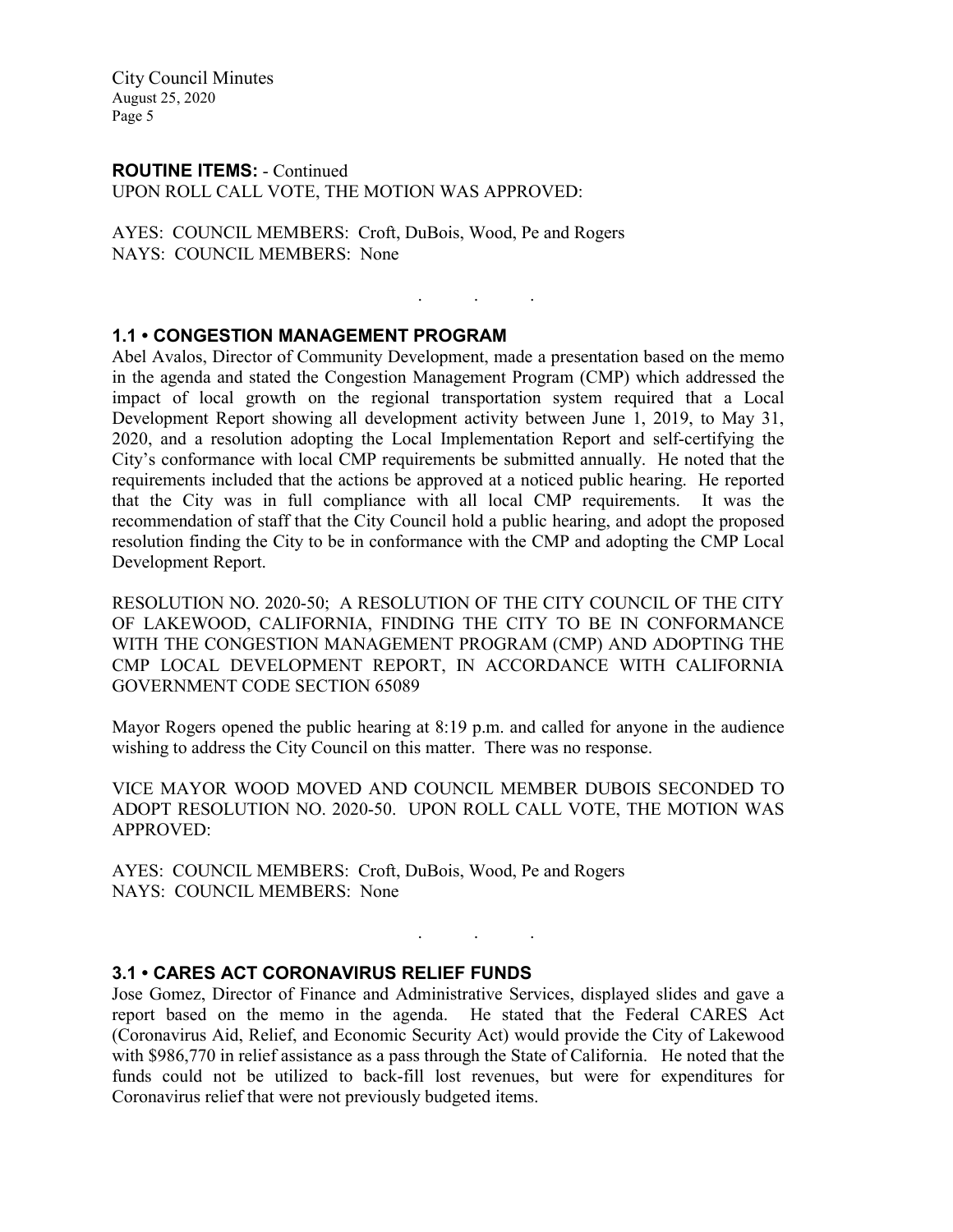# **3.1 • CARES ACT CORONAVIRUS RELIEF FUNDS** - Continued

He also noted that a previous economic relief effort had been accomplished in April utilizing Community Development Block Grant funding. He reported that staff had identified potential areas of activity for allocation of the funds: City Operations Reimbursement of \$349,270, including \$32,500 for the matching component required to receive Federal Emergency Management Agency (FEMA) reimbursement; Project Shepherd in the amount of \$100,000; and \$505,000 for 101 Business Relief Grants of \$5,000 each. He stated that the Business Relief Grants would use criteria similar to the previous grants under the CDBG program grants. He advised that some of the dollar amounts reported were estimated as precise figures were still being determined and that it was possible that additional assistance might become available through FEMA. He reported that should FEMA provide additional assistance, less funding through the CARES act would be necessary and that the City Council was requested to provide direction for allocation of any additional funding. It was the recommendation of staff that the City Council authorize the proposed uses for the CARES Act funding allocated to the City and authorize the City Manager to make funding adjustments as needed.

The City Manager clarified that no adjustment would be made to the base allocations, but would only come into play should additional funding become available. He suggested the City Council establish a ratio or percentage for division on any additional funding.

Responding to a question from Mayor Rogers regarding the potential for any additional assistance programs, the City Manager advised that other programs could be considered, however, there were time limitations for any new program development.

## COUNCIL MEMBER DUBOIS MOVED AND COUNCIL MEMBER CROFT SECONDED TO ADOPT STAFF'S RECOMMENDATIONS.

Council Member Croft stated that many local businesses, especially restaurants, had been terribly impacted and could certainly use the assistance. He also endorsed the funding to Project Shepherd, who had a long history of helping residents in need through food cupboards and holiday food projects. He noted that he would be in favor of splitting any additional funding equally between those two programs.

Vice Mayor Wood inquired about other nonprofit organizations with funding needs, such as Pathways Volunteer Hospice.

Council Member Croft, serving as a board member for Pathways, stated their initial grant of \$10,000 in CDBG funding had been used for a food program for their clients, who, since that time, had been transitioned onto other food programs.

Mayor Rogers suggested that the City Manager be authorized to allocate any additional funds proportionally in the same manner that the initial funds were authorized and that staff create a mechanism whereby suggestions from City Council Members could be submitted for potential use of additional funding. He determined from the maker and second of the original motion that this amendment would be acceptable.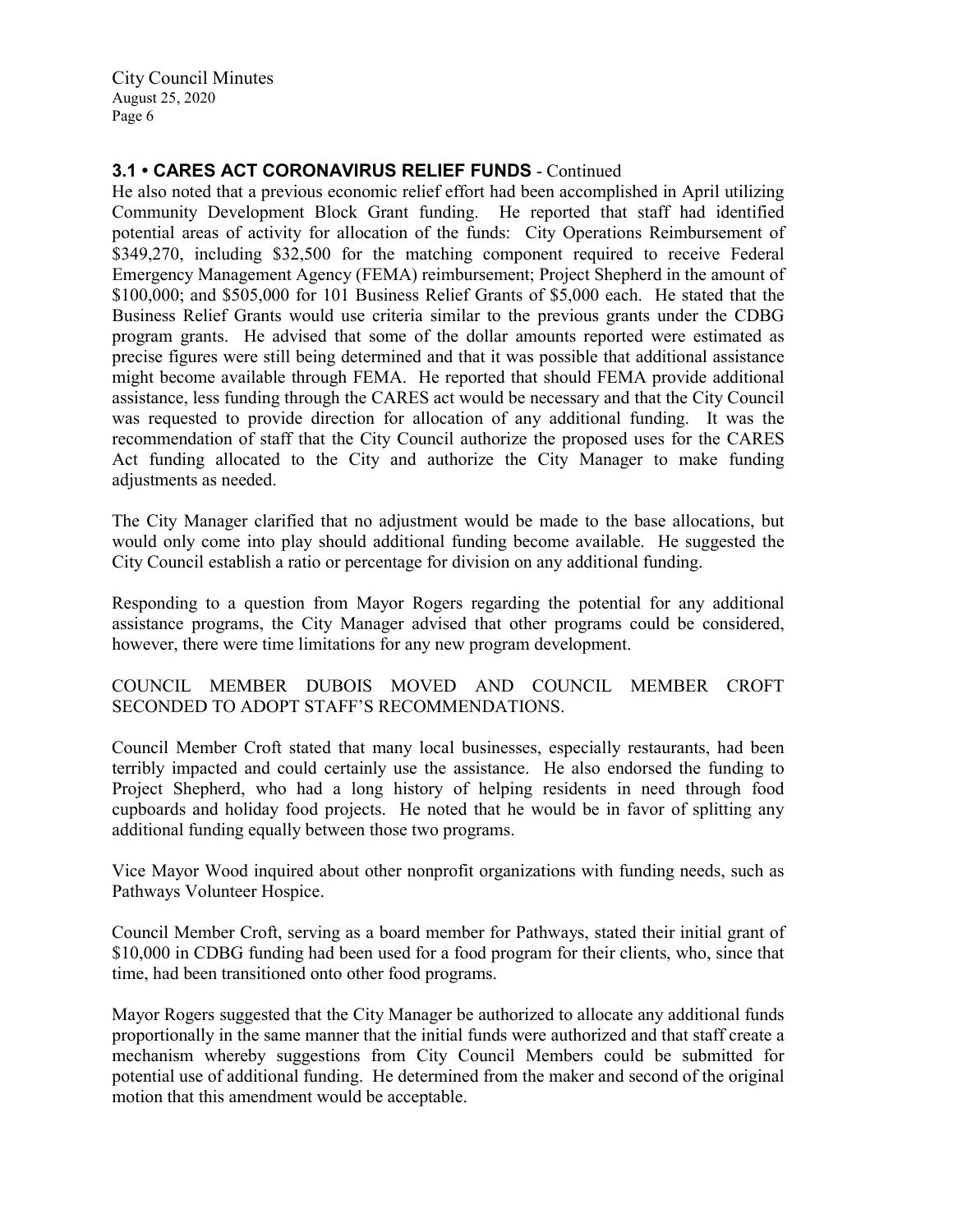## **3.1 • CARES ACT CORONAVIRUS RELIEF FUNDS** - Continued

COUNCIL MEMBER DUBOIS MOVED AND COUNCIL MEMBER CROFT SECONDED TO ADOPT STAFF'S RECOMMENDATIONS AND AUTHORIZE THE CITY MANAGER TO ALLOCATE ANY ADDITIONAL FUNDS PROPORTIONATE TO THE INITIAL ALLOCATION AND TO CREATE A MECHANISM FOR SUBMISSION AND CONSIDERATION OF CITY COUNCIL SUGGESTIONS FOR ALLOCATION OF ADDITIONAL FUNDING. UPON ROLL CALL VOTE, THE MOTION WAS APPROVED:

. . .

AYES: COUNCIL MEMBERS: Croft, DuBois, Wood, Pe and Rogers NAYS: COUNCIL MEMBERS: None

## **3.2 • REPORT ON COMMUNITY DIALOGUE**

The City Manager reviewed actions taken to date regarding the efforts of the City Council and staff to facilitate a community dialogue whereby Lakewood residents could be provided with an opportunity to be heard on the issues of racial equity and strengthening relations between the community and law enforcement. He reported that an Interfaith Council of religious leaders had been formed to help lead the dialogue with all residents, regardless of any religious affiliation. The nineteen-member Interfaith Council had held two meetings via Zoom video conference, with Mayor Rogers and Council Member DuBois also participating. He noted that the second meeting had included a presentation by one of the Council's members, the Rev. Dr. Candace Kelly of Acts Community Chapel in Lakewood, on the "7 Systemic Patterns of Racism." He also reported that consistent with the Mayor's Pledge to conduct a review of Use of Force Policy utilized by the Sheriff's Department, the City Council's Public Safety Committee started its review of that policy at its meeting in July and was currently waiting for additional information to be compiled by the Sheriff's Department and was scheduled to meet in the next week. Once compiled, the policies and data related to the Use of Force would be made available for residents to review. He reported that the Community Dialogue portion, where the City had committed to providing all residents with the opportunity to be heard on the issue of racial equity and strengthening community/law enforcement relations with the goal of making life better for everyone in Lakewood was also progressing. He stated that City staff had been providing research and had made recommendations to the Council's Ad Hoc Committee on the Community Dialogue. The Committee had approved moving ahead with securing a professional moderator experienced in racial equity Town Hall meetings, including online, COVID-safe meetings. He stated that staff would be interviewing and doing reference checks on several moderators with a selection forthcoming and the scheduling of two Zoom Town Halls meetings in three to four weeks. He noted that alternatives for participation by those not able to utilize a Zoom meeting were currently being explored as well. He expressed the goal of the process was to hear from Lakewood residents about their experiences with any racial issues in the community and to listen to their thoughts and recommendations for steps the community could take to set a good example of a safe and welcoming community for all, with the best possible relations between residents and law enforcement. He concluded by stating that the City Council and staff would continue to communicate with residents on this matter through the City's weekly eMagazine, weekly Mayor's Videos, the Mayor's Column in the Lakewood Community News and through the City's website as well.